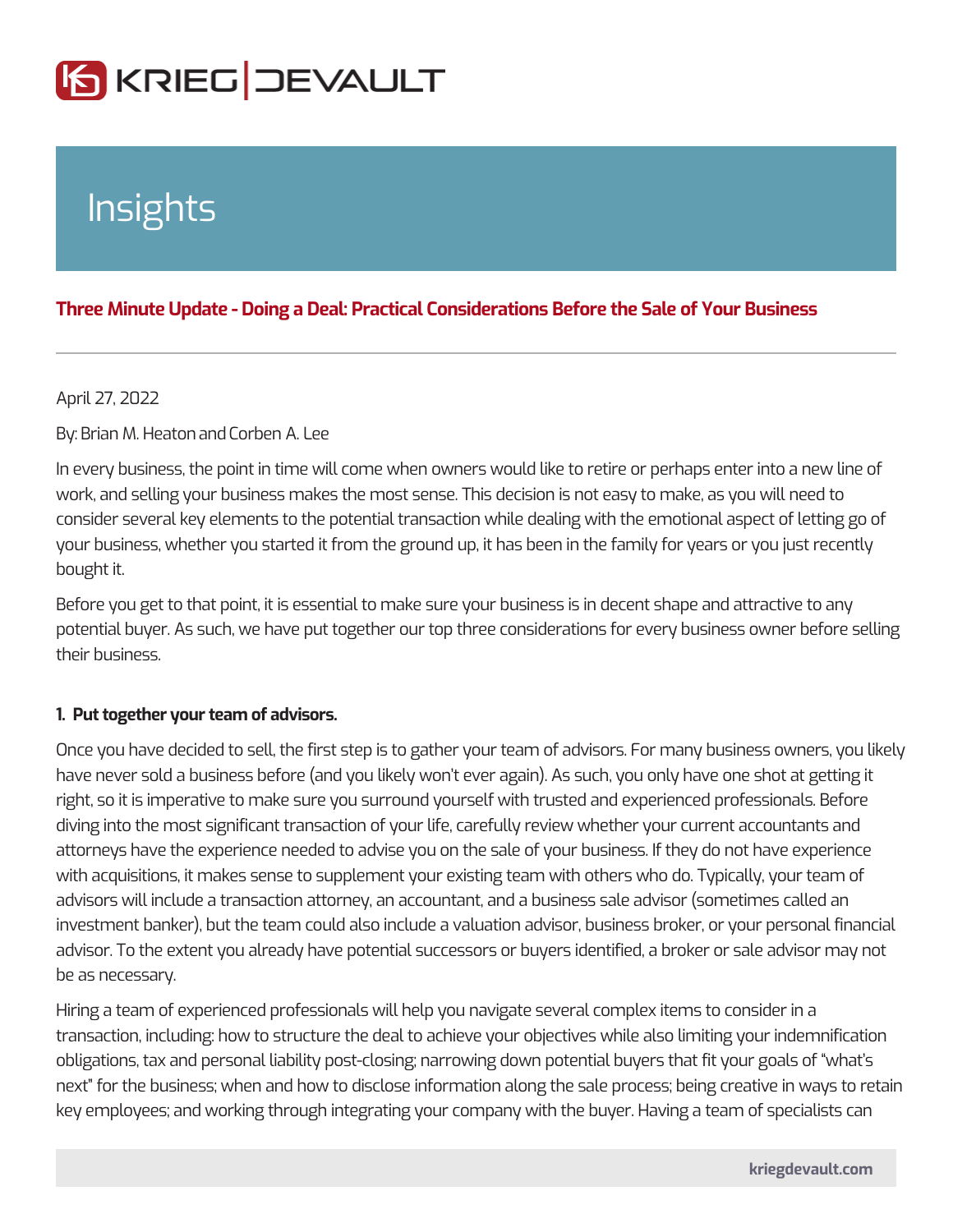

help you navigate options to make sure you act in your best interest while speeding along the process to get you to the closing table and money in your hand.

## **2. Identify and prioritize your key goals and objectives.**

So you have finally made it to the emotional point of pursuing a transaction and engaging your team. The question is, what is next? At the outset of a transaction, consider what you want to get out of the transaction and what you want to do when it is all said and done. Answering these questions will help you shape what types of buyers make sense for you, your company, and your employees. In thinking through that decision, you should consider some questions: Do I want to continue working after the sale? What level of involvement do I want to have if I do? Do I want to benefit from future success? Do I want to provide security in employment and growth opportunities for my employees? How do I want the legacy of my business to continue? Am I ok with the buyer changing the business name? The answers to these questions could lead to many different preferred avenues, whether that be a sale to a buyer like a private equity firm who may pay top dollar, a sale to a strategic buyer who understands your business and could more easily transition employees, or an ESOP transaction so your employees can shape the future success of the business and share in that upside.

### **3. Perform preliminary due diligence on your business.**

Once you have your team of advisors together (and perhaps even before so), start preparing the business by improving any aspect that makes the business a better prospect to a buyer. One way to do this is to perform preliminary due diligence on your business to identify potential issues that buyers might encounter that could diminish the value of the business in the eyes of the buyer. The more prepared you are and understand where issues may lie, the better off you will be when asking for top dollar for your business. You should review every area of your business to get better organized, fill in the gaps, find ways that you can add value to your business, and demonstrate efficiency.

Commonly sellers will do this by cleaning up their financial statements. Potential buyers want to have confidence in the financial reporting of the company. If you do not have financial statements that paint a clear picture of your company's financial health, it can kill a deal before it even gets started. To the extent your financial statements are not audited, it may also be worth engaging an accounting firm to prepare an independent audit of your financial statements to give potential buyers confidence.

In another common area of due diligence, review all of your customer, supplier, and vendor contracts. You and your team need to understand the rights and obligations under each of your agreements, as they can impact the structure of the transaction (and the value of your company). For example, if many of your contracts require a consent to assignment of that contract, the transaction may need to be structured as an equity purchase. You may want to firm up or renew any agreements with customers, suppliers, and vendors (to the extent it is advantageous). Consider putting agreements in writing with customers if there has been an informal relationship or renew agreements that may have expired. The more you can provide certainty to a buyer, the more attractive your business will look as a potential target.